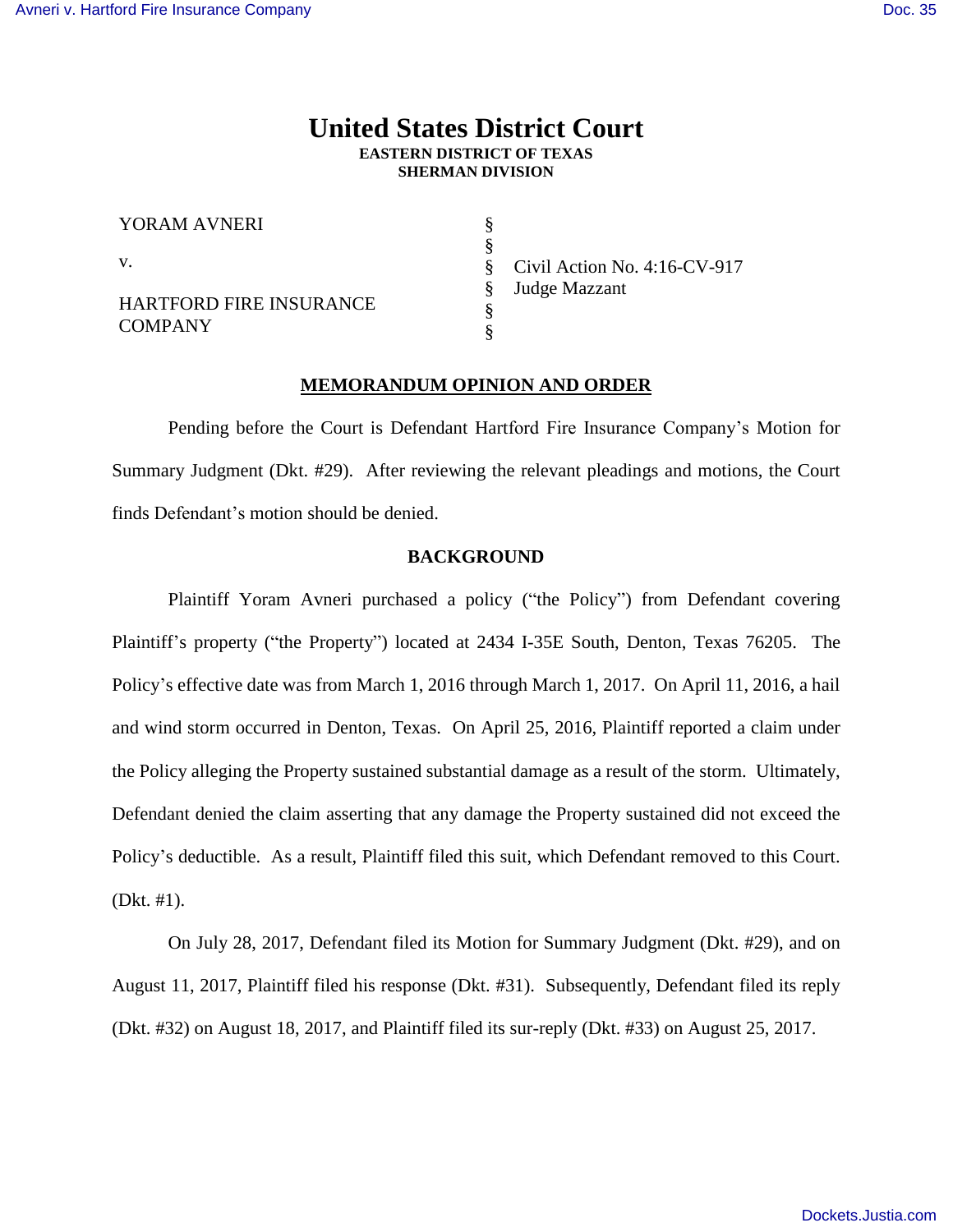#### **LEGAL STANDARD**

Summary Judgment is proper when "the movant shows that there is no genuine dispute as to any material fact and the movant is entitled to judgment as a matter of law. FED.R.CIV. P. 56(a). A dispute is genuine "if the evidence is such that a reasonable jury could return a verdict for the nonmoving party." *Anderson v. Liberty Lobby, Inc.*, 477 U.S. 242, 248 (1986). Substantive law identifies which facts are material. *Id.* The moving party bears the initial burden of identifying the basis for its motion and identifying "depositions, documents, electronically stored information, affidavits or declarations, stipulations (including those made for purposes of the motion only), admissions, interrogatory answers, or other materials" that demonstrate the absence of a genuine issue of material fact. FED. R. CIV. P. 56(c)(1)(A); *Nola Spice Designs, L.L.C. v. Haydel Enters., Inc.*, 783 F.3d 527, 536 (5th Cir. 2015). If the moving party satisfies its burden, the nonmovant must present affirmative evidence showing that there is a genuine issue for trial. *Anderson*, 477 U.S. at 257; *Celotex Corp. v. Catrett*, 477 U.S. 317, 324 (1986). Mere denials of material facts, unsworn allegations, or arguments and assertions in briefs will not suffice to carry this burden. The Court must consider all of the evidence in the light most favorable to the nonmovant, with all reasonable inferences from the evidence made in favor of the nonmovant. *Nola Spice*, 783 F.3d at 536. However, the Court must "refrain from making any credibility determinations or weighing the evidence." *Turner v. Baylor Richardson Med. Ctr.*, 476 F.3d 337, 343 (5th Cir. 2007).

#### **ANALYSIS**

After a careful review of the record and the arguments presented, the Court is not convinced that Defendant has met its burden demonstrating that there is no material issue of fact entitling it to judgment as a matter of law.